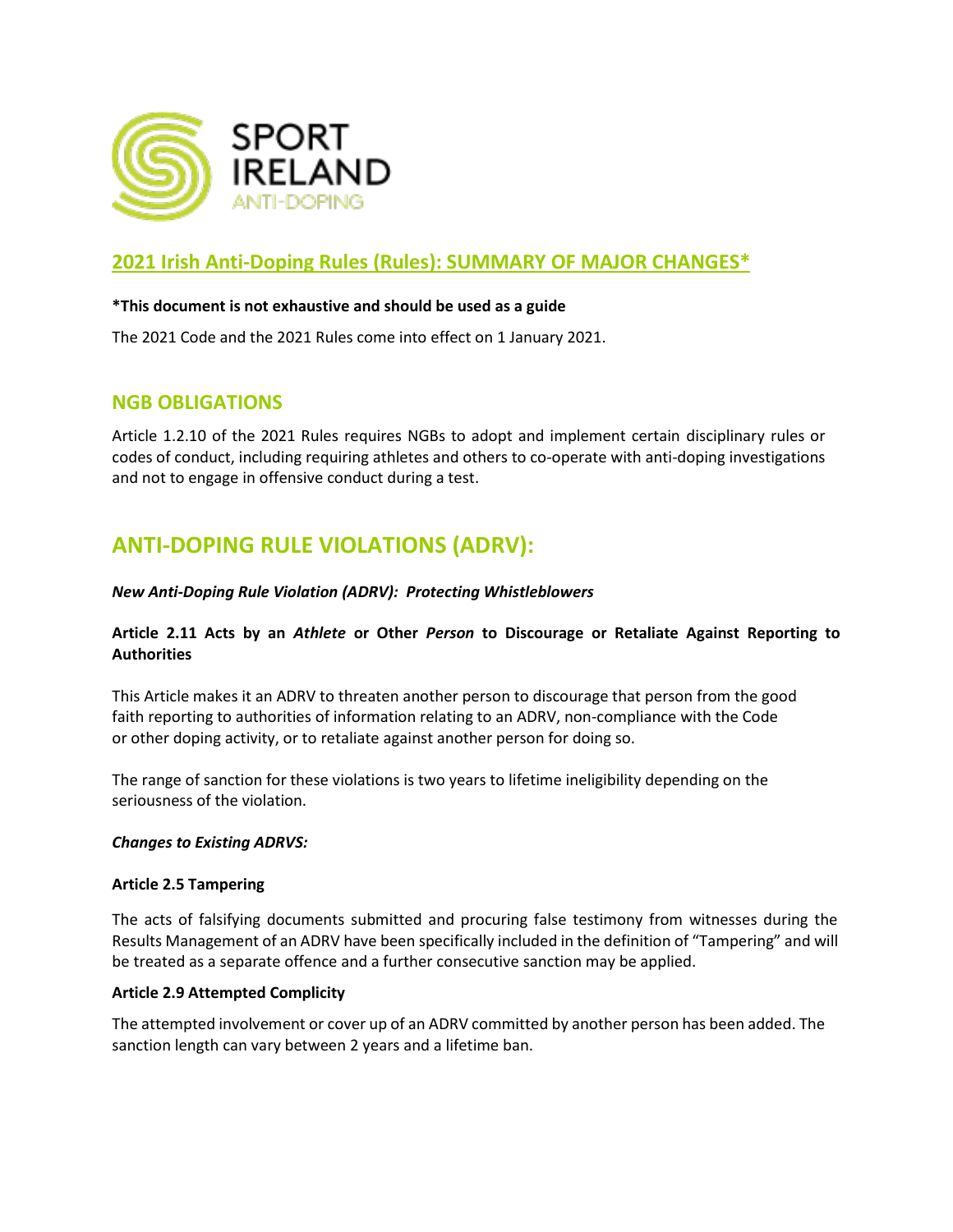## **SANCTIONS**

#### **Substances of Abuse**

The 2021 Prohibited List identifies a group of recreational drugs that are often used in society outside of sports performance e.g. cannabis and cocaine.

In cases where such substances are found in-competition:

- if the athlete can establish the use occurred out-of-competition and was unrelated to sports performance the length of sanction will be 3 months
- a possible further reduction in sanction down to 1 month if an approved rehabilitation/ treatment programme is completed by the athlete

#### *Other Changes to Sanctions*

#### **Article 10.3 Reintroduction of Aggravating Circumstances:**

A sanction can be extended by an additional two years in certain circumstances e.g. use of multiple prohibited substances at one time.

#### **Article 10.7 Result Management Agreements:**

This article has two parts:

- $(i)$  A ban of 4 or more years can be reduced by 1 year if the person admits to the violation and accepts the sanction within 20 days.
- (ii) Sport Ireland, the person and WADA can enter into a case resolution agreement in which the ban is agreed upon based on the facts of the case. A person who is negotiating a case resolution agreement is entitled to tell his or her story under a "Without Prejudice Agreement."

### **APPEALS**

WADA has introduced a requirement for 'Institutional Independence' regarding appeals and so all appeals under the Irish Anti-Doping Rules with be heard by the Court of Arbitration for Sport.

### **DEFINITIONS**

#### **New Definitions**

**Protected Person:** This definition will apply during the results management process to young athletes (under the age of 16 or 18, depending on circumstances), or an athlete who has been determined to lack legal capacity in their decision making e.g. intellectual impairment.

**Recreational Athlete:** An athlete who, based on their competition level, may be entitled to a reduced